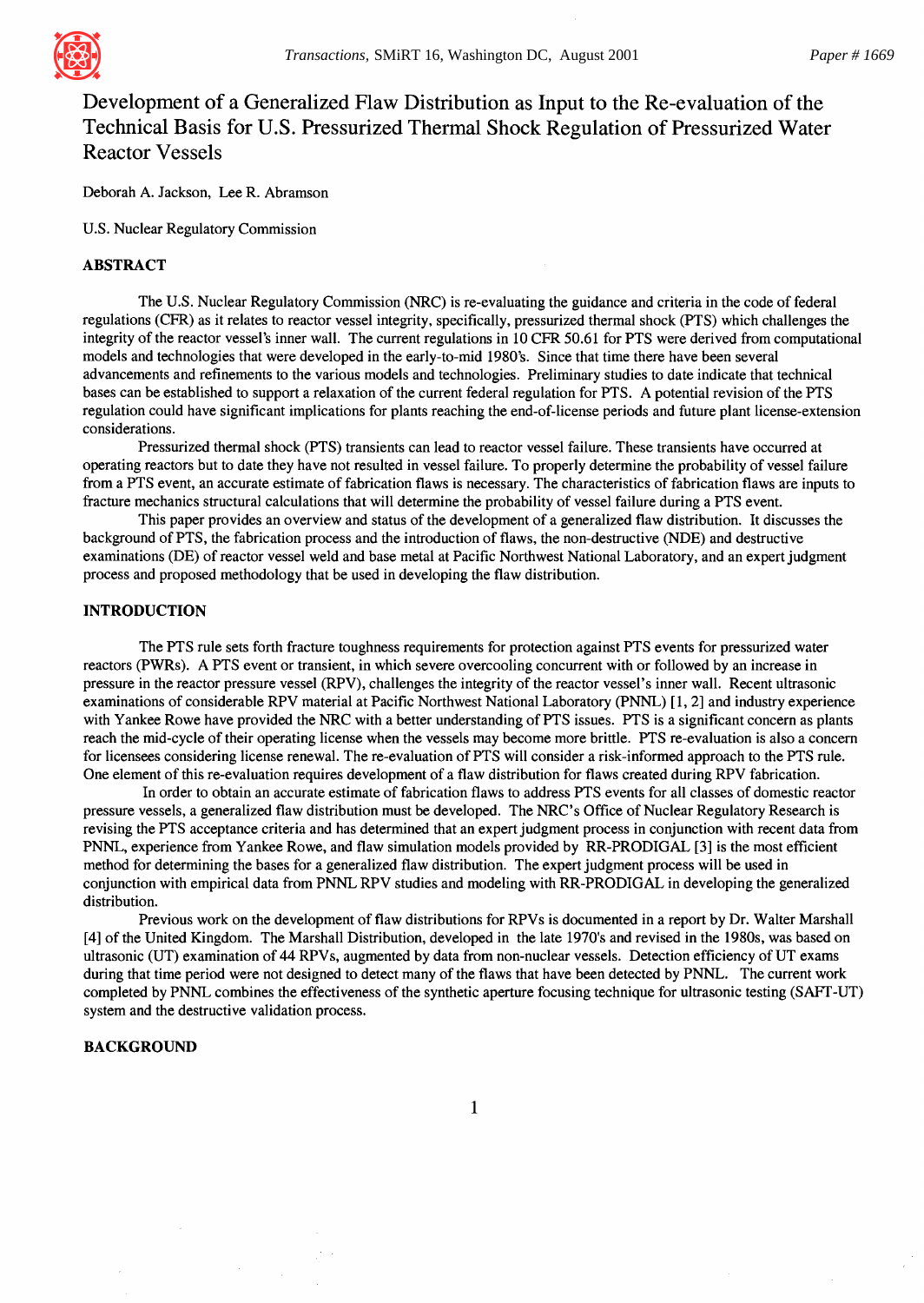Although, PTS can lead to RPV failure, to date these transients have not fortunately resulted in RPV failure. To determine the probability of RPV failure from a PTS event, an accurate estimate of fabrication flaws is necessary. The estimate of the number, locations and sizes of fabrication flaws in RPV welds and base metal are important inputs to probabilistic fracture mechanics computer codes such as FAVOR [5] and VISA-II [6] for predicting the failure probabilities of RPVs. To evaluate this level of uncertainty, the NRC is supporting research to establish a better basis for estimating the distributions of flaws in RPVs.

#### **Fracture Mechanics Calculations**

As previously stated, probabilistic fracture mechanics computer codes require accurate estimates of flaw rates to determine the probability of RPV rupture during a PTS event. Fracture mechanics calculations during the 1980s at Oak Ridge National Laboratory (ORNL) estimated PTS related vessel failure probabilities [7]. These calculations (in support of NRC Regulatory Guide 1.154 [8]) concluded that the inputs for flaw densities and size distributions were the largest source of uncertainty in failure probability calculations. The ORNL inputs were based on results of the Marshall Committee Study [4], and involved a number of approximations and conservative assumptions such as arbitrarily placing all flaws at the inner surface of the vessel.

Given the difficulty of improving on the well-known and extensively used Marshall distribution, little research progress was made until the early 1990s. The literature shows the development of two complementary approaches. One approach involves the statistical analysis of data from nondestructive inservice inspections of welds. Lance et al. [9] and Rosinski et al. [ 10] describe the use of data from inservice inspections (ISI) along with statistically-based software (the SAVER code) to develop flaw size and density distributions. Another approach, developed by Rolls Royce and Associates in the United Kingdom, simulates the population of flaws in multi-pass welds by application of an expert system model based on input from experts in the areas of welding and vessel fabrication [ 11, 12]. Both approaches have the objective of using the best available data and knowledge to estimate fabrication flaw occurrence rates.

#### **Domestic Reactor Pressure Vessel Fabrication**

The fabrication process involves a number of variables or characteristics that must be considered, some of which have a significant bearing on the introduction of flaws into the RPV. There were three major manufacturers of domestic RPVs: Combustion Engineering, which fabricated approximately 45% of the domestic RPVs, Babcock and Wilcox, which fabricated 35% and Chicago Bridge and Iron, which fabricated the remaining 20%. Although each vessel was inspected to American Society of Mechanical Engineers (ASME) [ 13] standards prior to operation, the fabrication and inspection process was different for each manufacturer. The fabrication processes for pressurized water reactors (PWRs) and boiling water reactors (BWRs) is very similar but PTS is only a concern for PWRs.

Most RPVs in the U. S. were constructed by welding together plate material and forgings. The shell courses of the RPVs were constructed by either welding three sections of formed plate, resulting in axial weldments or the shell courses were forged rings. The base metal materials used for most plates and forgings were A533B and A508, respectively. The welding process used in the fabrication of the reactor vessels varied with each manufacturer. For the vast majority of PWRs three welding processes were used in assembling the reactor vessels: shielded metal arc welding (SMAW), gas metal arc welding (GMAW) and submerged arc welding (SAW). The GMAW process was rarely used but when it was used it was for cladding repairs. Both SMAW and SAW were used for axial and circumferential welds. A fourth process electroslag, is an automatic process that was mainly used for axial welds in BWR vessels. Before, during and following the welding, both surface and volumetric inspections were performed. A stainless steel cladding was applied to the inside of each shell course. The formed rings were then stacked and welded to form the cylinder. These circumferential weld preparation surfaces were inspected prior to welding and the welds were subjected to inspections during and upon completion of welding. Finally, cladding was applied to the inside of the vessel to cover the newly formed circumferential weld and the clad surface was then inspected

# ULTRASONIC DETECTION AND DESTRUCTIVE VALIDATION OF FLAW POPULATIONS IN RPV MATERIALS

As previously stated until the early 1990's, little research progress has been made to update the Marshall flaw distribution and the results of the Marshall Committee Study [4]. Recent publications are available on the development of flaw distributions using the empirical data from PNNL [ 1,2] and the simulated flaw distribution from RR-PRODIGAL Code [31.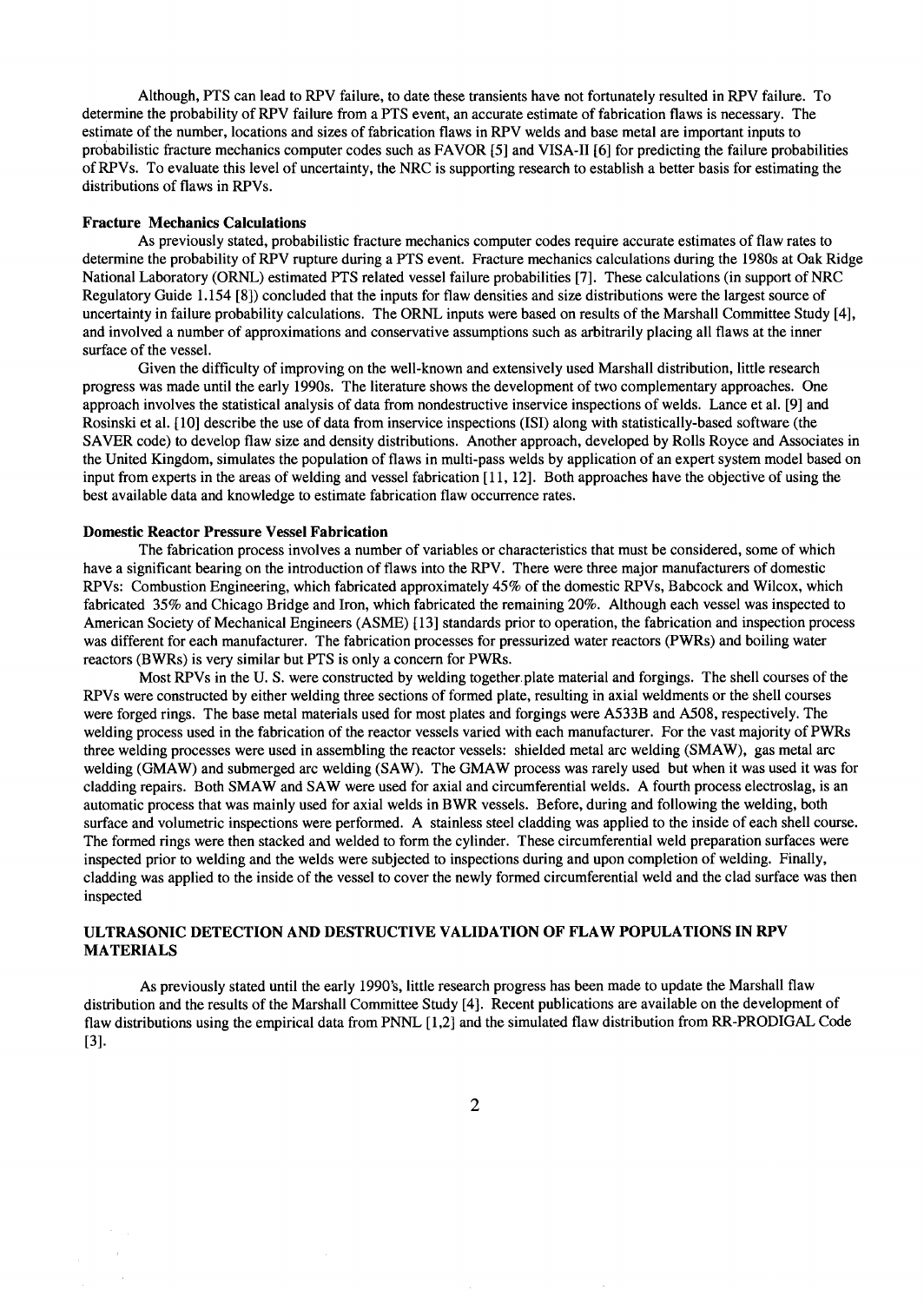## **RPV material examined by PNNL**

PNNL obtained empirical data from RPV material fabricated by three domestic RPV manufacturers representing four different vessels. NDE inspections were performed on portions of the weldment and base metal of RPV material from Pressure Vessel Research Users Facility (PVRUF), Shoreham, River Bend Unit 2 and Hope Creek Unit 2 vessels. The very sensitive SAFT-UT was used to detect and characterize flaws in the vessel material [ 1,2]. The welds from the RPV material are SAW and SMAW with different weld geometries. All of the base metal material that PNNL inspected is A533 plate. In the near future the empirical data will include material from the Midland vessel, a RPV fabricated from forged rings thus allowing the flaw distribution data to include both types of base material for domestic RPVs.

# **Preliminary Findings**

An extensive data base on fabrication flaws is being developed from the UT examinations of weld and base metal material. NDE of four vessels and DE of the PVRUF material has been completed. Additional work is being planned. In addition to the empirical data, PNNL has used the flaw simulation model of RR-PRODIGAL to estimate the number and sizes of flaws in the welds of the PVRUF and Shoreham vessels. Preliminary analysis of the data of the densities of flaw indications in base metal appear to be much less than that in weld metal. However, because there is so much more base metal in a RPV, it is therefore important to know the real flaw density and size distribution functions for base metal in order to conduct meaningful fracture mechanics structural integrity assessments.

Preliminary results for the four vessels show that year(s) of construction may be important. The validation research of PVRUF shows that all flaws greater than 7mm in size were associated with repaired areas. The repair flaws were complex in composition and orientation in both PVRUF and Shoreham. Complex in this work is defined as groups of more than three indications bound by proximity. The density of flaws in the PVRUF and Shoreham vessels is significantly greater than predicted by a Marshall Distribution. The cumulative flaw rate of the Shoreham (unvalidated) vessel material is approximately three times greater than the PVRUF (validated) vessel material.

The amount of empirical fabrication flaw data obtained by PNNL is much greater than the amount of data obtained in developing the Marshall Distribution. Additional information and insight was provided from the expert judgment process from people involved with the actual process of fabrication process of domestic RPVs. The empirical data combined with the results of RR-Prodigal and the expert judgment process will provide the most comprehensive data set of fabrication flaws since the Marshall distribution.

# **EXPERT JUDGMENT PROCESS**

The formal use of expert judgment (sometimes referred to as expert opinion) has been extensively applied to a number of major studies in the nuclear probabilistic risk assessment area. Scientific inquiry and decision-making have always relied on expert judgement, but the formal use of expert judgement as a well-documented systematic process has also been used. In the case of the development of a generalized flaw distribution for domestic RPVs, 17 experts participated as the expert panel. The panel was needed to review, interpret and supplement available information on reactor vessel fabrication processes and reactor vessel flaw distributions. The experts also reviewed the comprehensive work to date by PNNL.

The expert judgment process involved eight steps, a) selection of issues and experts, b) presentation of issues to the experts, c) elicitation training, d) preparation of issue analyses by the experts, e) discuss of issue analyses, f) elicitation of the experts, g) recomposition and h) documentation.

#### **Selection of Issues and Experts**

The selection of issues and experts was closely related. The initial selection of issues was developed by NRC staff and PNNL staff and was used to guide the selection of experts. The experts reviewed the list of issues and proposed additions, deletions, or modifications to the list. It was essential that the experts be knowledgeable about the state of the art in their respective fields and they were chosen to represent a diversity of backgrounds, with a wide variety of viewpoints (e.g. academic, consulting, vessel fabricators, forging manufacturers, etc.). The specific areas of expertise were: ASME Code for construction; failure analysis; forgings; metallurgy; NDE; reactor vessel fabrication; statistics; and welding. The 17 experts were selected on the basis of their recognized expertise in the issue areas, such as demonstrated by their publications.

## **Presentation of Issues to the Experts**

Presentation of issues to the experts provided a mechanism to discuss the state-of the art for each issue. An essential aspect of issue presentation was issue decomposition, which allowed the experts to make a series of simpler assessments rather than one overall assessment of a complex issue. This step was crucial, as the decomposition of an issue can vary by expert and thereby, significantly affect its assessment. Upon initial review of the issues, extensive feedback was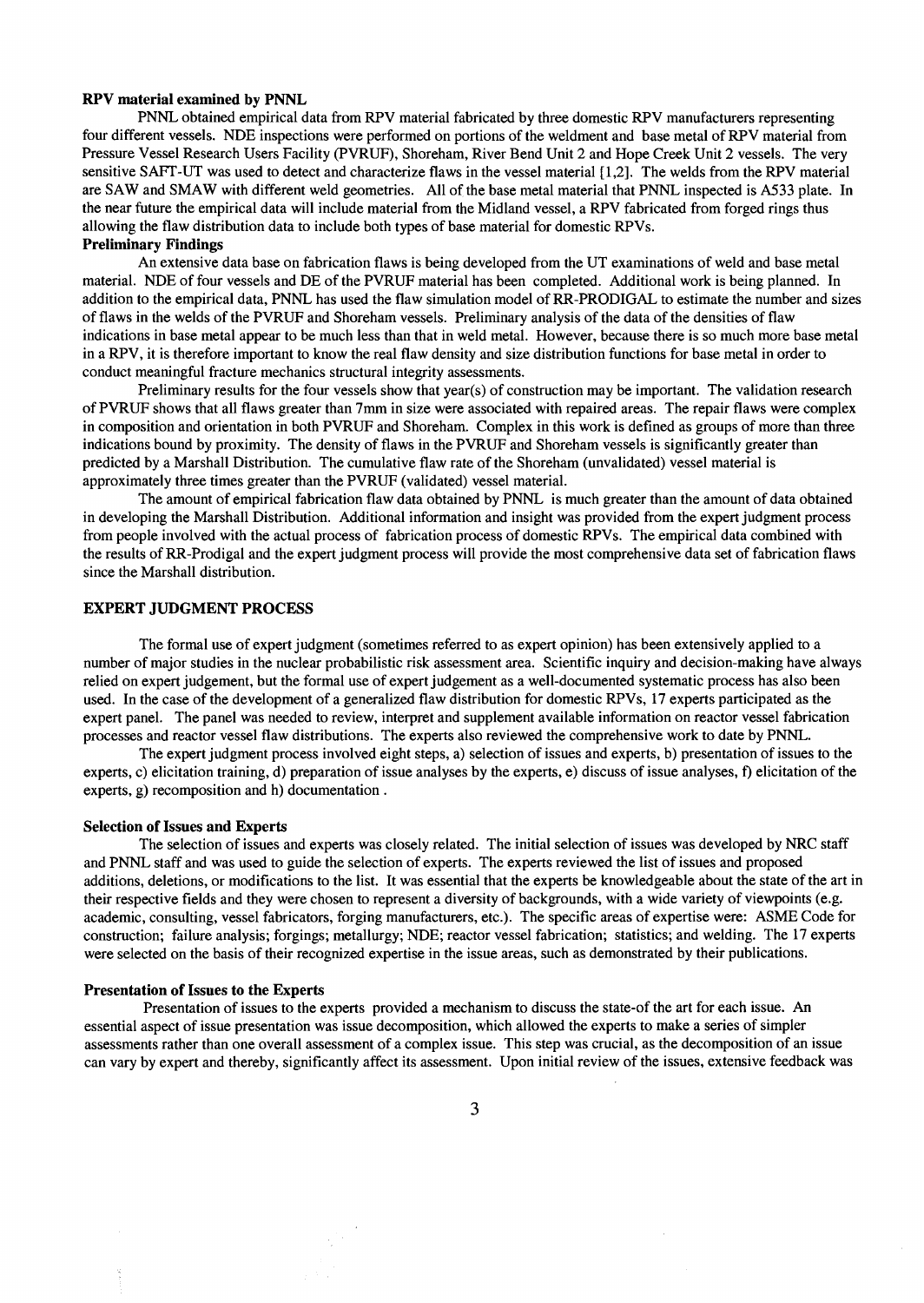provided by the experts. This feedback was critical to NRC and PNNL staff in making revisions to the format in which the issues were presented to the experts during their individual elicitation sessions.

### **Elicitation Training**

Elicitation training assisted the experts with encoding their knowledge and beliefs into a quantitative form. Elicitation training can significantly improve the quality of the experts' assessments by avoiding psychological pitfalls that can lead to biased and/or other overconfident assessments. The training was conducted by a normative expert who is knowledgeable about decision theory and the practice of probability elicitation. In addition to elicitation training, NRC and PNNL staff gave presentations on the background of the PTS work and the empirical NDE data from RPV inspections. The definition of a flaw for use during the expert judgment process was developed. For the purposes of this study, a flaw was defined as an unintentional discontinuity that has the potential to compromise vessel integrity and is present in the vessel after pre-service inspection.

#### **Preparation of Issue Analyses by the Experts**

In order to perform a comprehensive issue analysis, the experts were given time and resources to analyze all of the issues before their individual elicitation sessions. If an expert's preparation required additional technical support, it was provided by NRC/PNNL staff. Each expert was given a set of documents to review which supplemented the information presented during the three-day meeting in Atlanta.

# **Discussion of Issue Analyses**

Before the elicitation session, the experts were invited to discuss their issue analyses and present the results of their analyses and research. Some of the experts engaged in discussions of the characteristics prior to their individual elicitation sessions. The ensuing discussions served to ensure a common understanding of the issues and the data.

#### **Elicitation of the Experts**

The experts were elicited by an elicitation team consisting of a normative expert, two substantive experts, and a recorder. The elicitation team met separately with each expert, to avoid pressure to conform and other group dynamic interactions that might occur if the expert judgments were elicited in a group setting. The elicitation focused on a number of quantitative and qualitative characteristics, listed below. The experts were asked to rank each characteristic in order from highest to lowest in terms of contributing to or having a flaw after preservice inspection. They were then asked for a quantitative assessment, if appropriate. For example, the experts were asked which product form is most likely to have a flaw remaining after preservice inspection. Suppose the response was that weld metal is the most likely to have a flaw remaining following preservice inspection, followed by cladding, plate and forgings. The expert was then asked to assess the relative likelihood of a flaw in cladding, plate and forgings, each compared with the likelihood of a flaw in weld metal. For each relative likelihood (expressed as a ratio or percent change), the expert was asked to supply low, high and median values. For characteristics where the ranking or quantitative assessment did not apply, the experts were asked what effect the characteristic would have on the introduction of a flaw. They were asked which vessel is more likely to have a large number of flaws after preservice inspection and what elements of fabrication are most affected by field vs. shop fabrication.

As the sessions continued, it became apparent to the members of the elicitation team that the experts were not able to provide quantitative data such as ranking of the characteristics and/or pairwise comparisons for all characteristics. For example, welder skill and inspector skill are dominated by human factors issues and quantitative data was not easily provided. The experts also provided the elicitation team with feedback that some of the characteristics should be further subdivided to accurately classify a particular characteristic. Flaw size and cladding process are examples of two characteristics that needed further division.

## **Recomposition and Summary of Results**

Recomposition and summary of results was performed by the normative and substantive experts who recomposed the results into a form suitable for further analysis. This was completed after each session. Upon completion of the 17 elicitation sessions and a preliminary review of the responses, it was apparent that the characteristics had to be divided into quantitative and qualitative characteristics and there was a need to re-elicit the experts on a number of quantitative characteristics and obtain additional information on flaw size. The experts were re-elicited to obtain responses regarding flaw size, density of large flaws vs. small flaws, flaw density in cladding vs. weldmetal, flaw density in base metal vs. weld metal, repaired vs. non-repaired weld metal and base metal for small and large flaws, underclad cracking, flaw density of SAW and ESW vs. SMAW, flaw density of three cladding processes (strip, multi wire and single wire) vs. SMAW.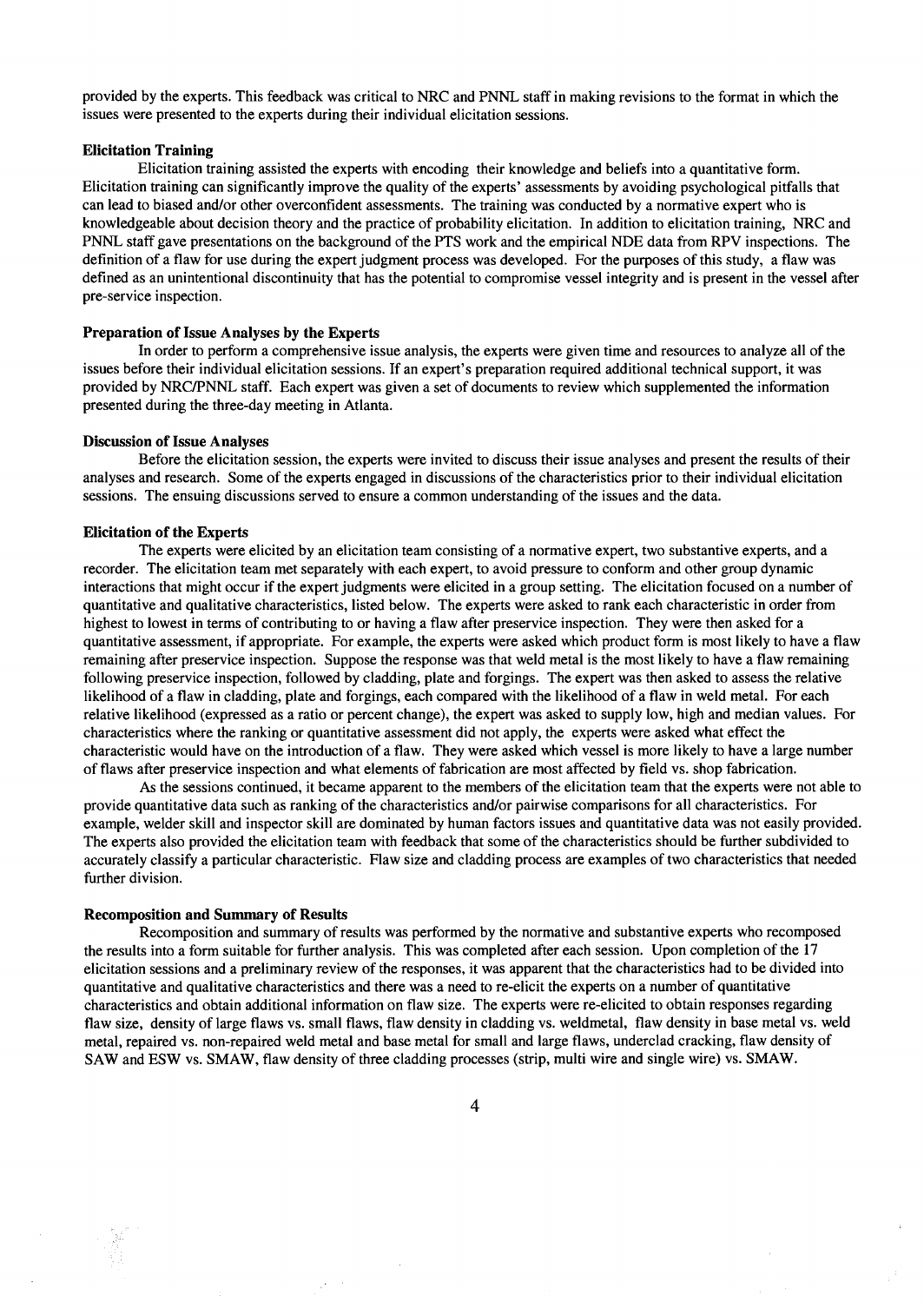Quantitative characteristics are those characteristics for which the experts were able to provide numerical comparisons. In most cases, records and data are available to verify information for quantitative characteristics. The quantitative characteristics are product form, weld process, flaw mechanisms, repairs and flaw size. Qualitative characteristics are those characteristics for which the experts could not provide any meaningful numerical comparisons. Records and corresponding information are not readily available. The qualitative characteristics are field vs. shop fabrication, weld procedure, weld materials, welder skill, inspection procedure, inspection skill, base metal properties, surface parameters and preparation, and flaw location.

# **Documentation**

The final step in the expert judgment process was to document the entire process. Documentation has several purposes. First, it can be used by the experts involved to assure them that their judgments were correctly reflected. Second, it can be used by potential users of the results of the process to enhance their understanding. Third, it can be used by peer reviewers of the process to provide an informed basis for their review. And finally, documentation can be extremely useful to update the analyses, when future research on other vessel material becomes available. Technical rationales for the responses from each expert were recorded during the elicitation sessions.

# **Quantitative Characteristics**

Information on the quantitative characteristics can also be obtained from construction and QA records for most vessels. Many experts provided similar or identical rationales to justify their assessments. Some of the technical rationales for the quantitative characteristics are as follows:

1. Flaw Size

- a. Large flaws should be detected by NDE and are usually caused by loss of control of the welding process
- b. Small flaws can be missed due to sensitivity and recording levels of NDE equipment
- 2. Product Form Base Metal Ring Forgings
	- a. The ID and OD of the forgings were machined for weld preparation
	- b. Due to the forging process the inside of the forging is more likely to have flaws.
- 3. Product Form Base Metal Plate
	- a. Laminations and non-metallic inclusions were the most prominent problems
	- b. Due to the fabrication process of plates, it is more likely to have flaws in the center of the plate
- 4. Product Form Cladding
	- a. No volumetric NDE on cladding
	- b. Discontinuities in the cladding maybe of no concern to RPV integrity
- 5. Product Form- Weld metal
	- a. Most likely to have flaws as compared to other product forms due to the welding process (starts and stops, flux)
	- b. The placement of weld metal is strongly affected by human factors; therefore more likely to have flaws than other product forms
- 6. Repairs to Weld metal
	- a. The flaw state in a repaired weld is the same as repaired base metal
	- b. In-process removal of slag, etc. were not considered as a weld repair
- 7. Repairs to Base Metal
	- a. Repair to a weld prep region prior to welding is classified as a repair to the base metal
	- b. Most repairs to base metal were to edge prep laminations or other flaws extending to the weld groove and would be detected via MT or PT.
- 8. Repairs to Cladding
	- a. Manual welding process was used to repair cladding
	- b. Good access to cladding eliminated difficult repairs geometries
- 9. Weld Process SMAW
	- a. Strongly affected by human element; more so than SAW and ESW
	- b. SMAW is more likely to have a flaw as compared to SAW and ESW due to stop and start during the process to change electrodes
- 10. Weld Process SAW
	- a. Incorrect equipment setup could result in a large number of flaws
	- b. Can have larger flaws than SMAW due to the larger bead size
- 11. Weld Process ESW (mainly used in BWRs but information was provided by experts)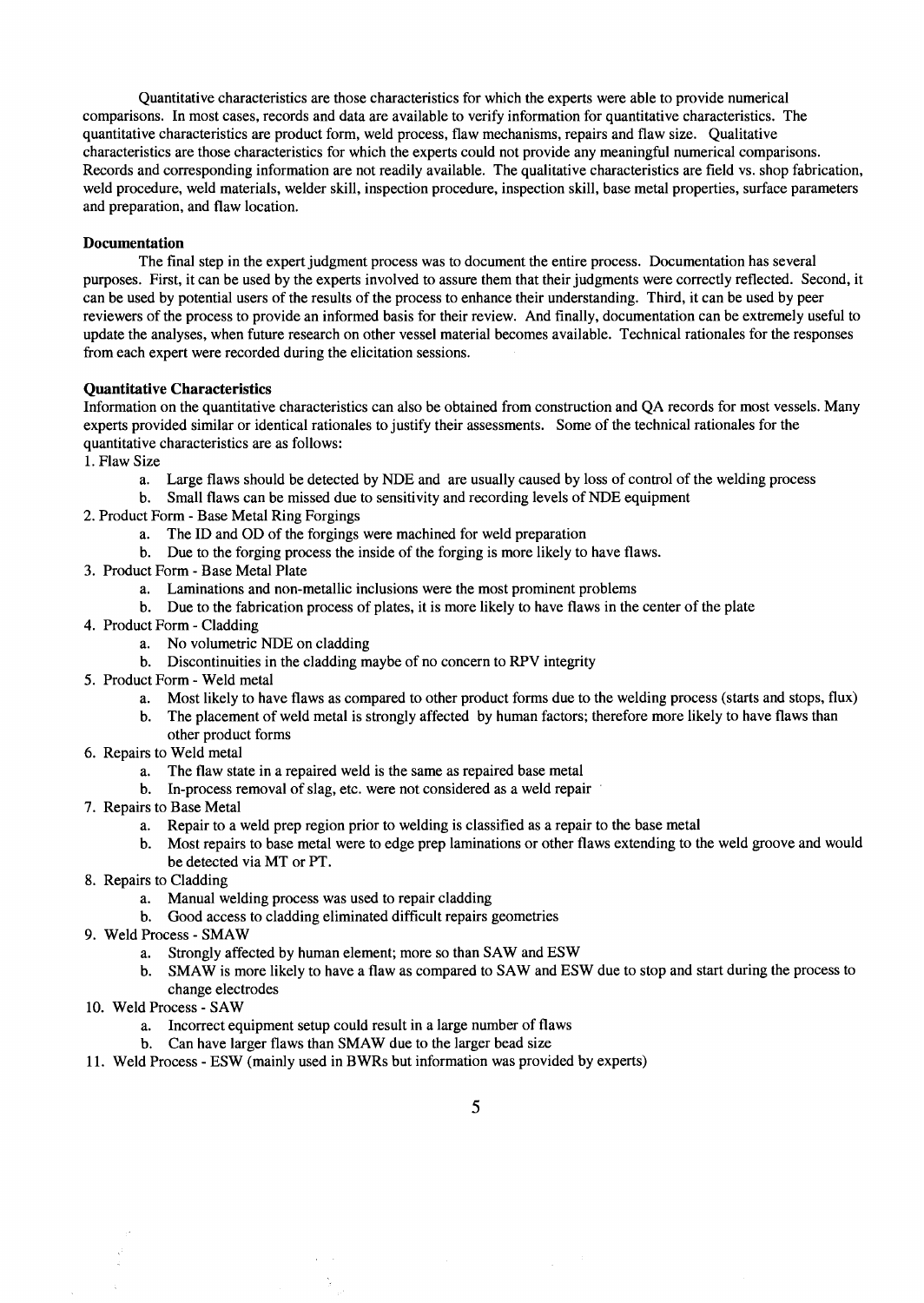- a. Most likely to produce very large flaws due to the large pass size of ESW process
- b. Large flaws produced by ESW would be detected by NDE
- 12. Weld Process Cladding
	- a. Multi-wire cladding is superior to single wire because there are fewer interconnections and there are fewer passes to cover a given area with multi wire than with single wire
	- b. Strip wire cladding problems are readily visible due to the smooth surface
- 13. Flaw Location (Most common areas for flaws)
	- a. Weld metal repairs, start/stop locations, back gouge areas, root pass
	- b. Base metal heat affected zone, forgings at the inside surface, plates at the top and center

# **Qualitative Characteristics:**

For qualitative characteristics it is not possible to quantify the effect the characteristic will have on the introduction of a fabrication flaw and there are no records readily available to document information on these characteristics. However, qualitative knowledge can help guide application of existing data to other vessels. Some of the technical rationales for the qualitative characteristics are as follows:

- 1. Field vs. Shop Fabrication
	- a. Most field fabricated vessels were partially assembled in the shop
	- b. All field welds were SMAW in 2G position vs. shop weld being automated and in 1G position
- 2. Weld Procedure
	- a. All weld procedures were qualified to meet ASME requirements
	- b. If the weld procedure was properly qualified and demonstrated prior to use, it should not significantly affect the introduction of flaws
- 3. Weld Materials
	- a. In terms of introducing a flaw, weld flux is more important than weld wire
	- b. Improvements of weld materials were made over the years of RPV fabrication
- 4. Welder Skill
	- a. Manual processes are strongly affected by human factors
	- b. Welding is an art as well as a science
- 5. Inspection Procedure
	- a. NSSS contract inspection requirements varied for each vendor as stated by the client
	- b. Fabricators performed independent tests to enhance/improve fabrication process
- 6. Inspector Skill
	- a. Interpretation of NDE information is an important inspector skill
	- b. Inspector skills have changed over the years due to experience, equipment improvements and automation of certain NDE techniques
- 7. Base Metal Properties
	- a. Variability of base metal properties should have little or no effect on flaw occurrence
	- b. Base metal chemistry can influence under clad cracking
- 8. Surface Preparation and Parameters
	- a. Surface treatment such as sandblasting and grinding can seal a crack or other flaw from dye penetrant
	- b. Joints that were prepared by arc/flame cutting may be more susceptible to flaws due to surface contamination

# GENERALIZED FLAW DISTRIBUTION METHODOLOGY

A generalized flaw distribution (GFD) describes the number of flaws whose depths exceed  $(x)$  mm. The present approach is based on two GFDs, one for small through wall dimension (TWD) flaws and one for large TWD flaws. For weld metal, the size for welds separating small and large flaws depends on the bead thickness (b), and for base metal size it is determined by a fixed dimension, with one-quarter inch and less considered a small flaw (also denoted by b). For weld metal, a small flaw is one whose crack depth does not exceed the bead thickness ( $x \le b$ ) and a large flaw is one whose crack depth exceeds the bead thickness  $(x > b)$ . Because bead thickness can vary from weld to weld, the range of x for small and large flaws may vary from weld to weld or for different welding processes used for a single weld.

Each GFD is composed of three parts: (i) flaw densities; (ii) volumes (for weld metal) or areas (for base metal) of material; and (iii) the distribution of crack depth, given a flaw. The densities and crack depth distributions depend on flaw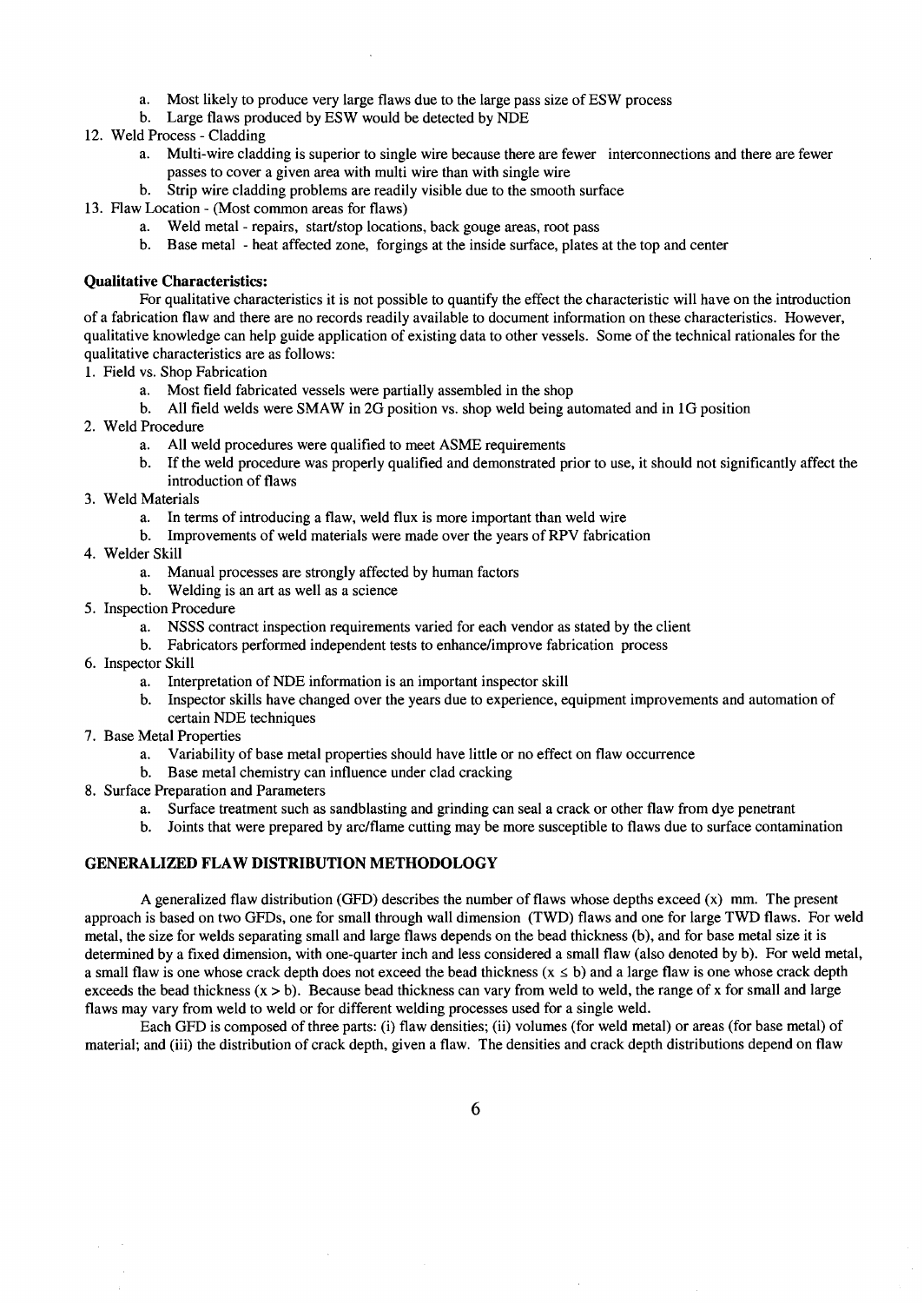size, product form, weld process and repair state. The separation of the crack depth distributions from the density of flaws allows crack depth data from different flaws to be combined to estimate the distributions.

The GFDs are given by N<sub>s</sub>(x) in Eq. (1) and N<sub>I</sub>(x), in Eq. (2) where x = crack depth and N<sub>s</sub>(x) = number of small flaws > x, for  $x \leq b$  and  $N_{\tau}(x)$  = number of large flaws > x, for  $x > b$ .

$$
N_s(x) = \left[ \sum_{s} \rho_s(\text{PF}, \text{WP}, \text{R}) \bullet V(\text{PF}, \text{WP}, \text{R}) \right] \bullet G_s(x; \text{PF}, \text{WP}, \text{R}) \tag{1}
$$

$$
N_{L}(x) = \left[\sum_{i} \rho_{L}(PF, WP, R) \bullet V(PF, WP, R)\right] \bullet G_{L}(x; PF, WP, R)
$$

where:

PF = Product Form (Weld Metal, Cladding, Plate, Ring Forgings) WP = Weld Process (SMAW, SAW, ESW; Strip, Single & Multi Wire) R = Repair State (Unrepaired, Repaired).  $p_s(PF, WP, R)$  = density of small flaws per unit volume or area  $\rho_1(PF, WP, R)$  = density of large flaws per unit volume or area  $V(PF, WP, R) = volume or area of material.$  $G_s(x) = \text{ccdf}$  for small flaws = Prob {crack depth > x}, where  $x \le b$ 

 $G<sub>L</sub>(x) = \text{ccdf}$  for large flaws = Prob {crack depth > x}, where x > b.

## **CONCLUSIONS**

The commitment by the NRC's Office of Nuclear Regulatory Research to develop a generalized flaw size and density distribution for reactor pressure vessels has been positively received by industry and the NRC's Advisory Committee on Reactor Safeguards (ACRS). The development of a generalized flaw distribution will be a step forward in possibly reducing a source of uncertainty in the fracture mechanics calculations for reactor vessel failure and may result in justification for removal of some of the conservative assumptions regarding reactor pressure vessel integrity guidance in the CFR. The recent NDE data on RPV material proves that NDE has played and continues to play a very important role in the assessment of the integrity of RPVs and will be a significant topic during the development of the generalized flaw distribution.

The expert judgment process was not a consensus process. Responses and data were obtained from each expert during individual elicitation sessions. The entire set of data and responses from the process will be published in an upcoming NUREG which will contain the GFD for the entire fleet of domestic reactor vessels along with uncertainty and sensitivity studies. In addition, comments and questions received by NRC related to data acquisition, the process used for the expert judgment process and development of the GFD, flaw depth location, PVRUF flaw sizing and characterization accuracy, flaw distribution development and destructive examination techniques will be addressed in the upcoming NUREG.

## **REFERENCES**

1. Schuster, G.J., Doctor, S.R, and. Heasler, P.G. (1998). *Characterization of Flaws in U.S. Reactor Pressure Vessels, Density and Distribution of Flaw Indications in P VRUF,* NUREG/CR-6471, Vol. 1, PNNL-11143, U.S. Nuclear Regulatory Commission, Washington, D.C.

2. Schuster, G.J., Doctor, S.R, and. Heasler, P.G.. (1999). *Characterization of Flaws in U.S. Reactor Pressure Vessels, Density and Distribution of Flaw Indications in the Shoreham Vessel,* NUREG/CR-6471, Vol. 3, PNNL-11143, U.S. Nuclear Regulatory Commission, Washington, D.C.

3. Chapman, O.J.V. and Simonen, F.A. (1998). *RR-PRODIGAL- Model for Estimating the Probabilities of Defects in Reactor Pressure Vessel Welds,* NUREG/CR-5505, U.S. Nuclear Regulatory Commission, Washington, D.C.

4. Marshall Committee. (1982). *An Assessment of the Integrity of PWR Pressure Vessels,* Second Report by a Study Group under the Chairmanship of D.W. Marshall, published by U.K. Atomic Energy Authority, March, 1982.

5. Dickson, T.L. (1994). *FAVOR- Fracture Analysis Code for Nuclear Reactor Pressure Vessels, Preliminary Users Guide,*  February 1994 and FAVOR Release 9501, September 1995, Oak Ridge National Laboratory, U.S. Nuclear Regulatory Commission, Public Document Room.

6. Simonen, F. A., K. I. Johnson, A. M. Liebetrau, D. W. Engel, E. P. Simonen. (1986). *VISA-H-A Computer Code for Predicting the Probability of Reactor Pressure Vessel Failure,* NUREG/CR-4486, PNL-5775.

(2)